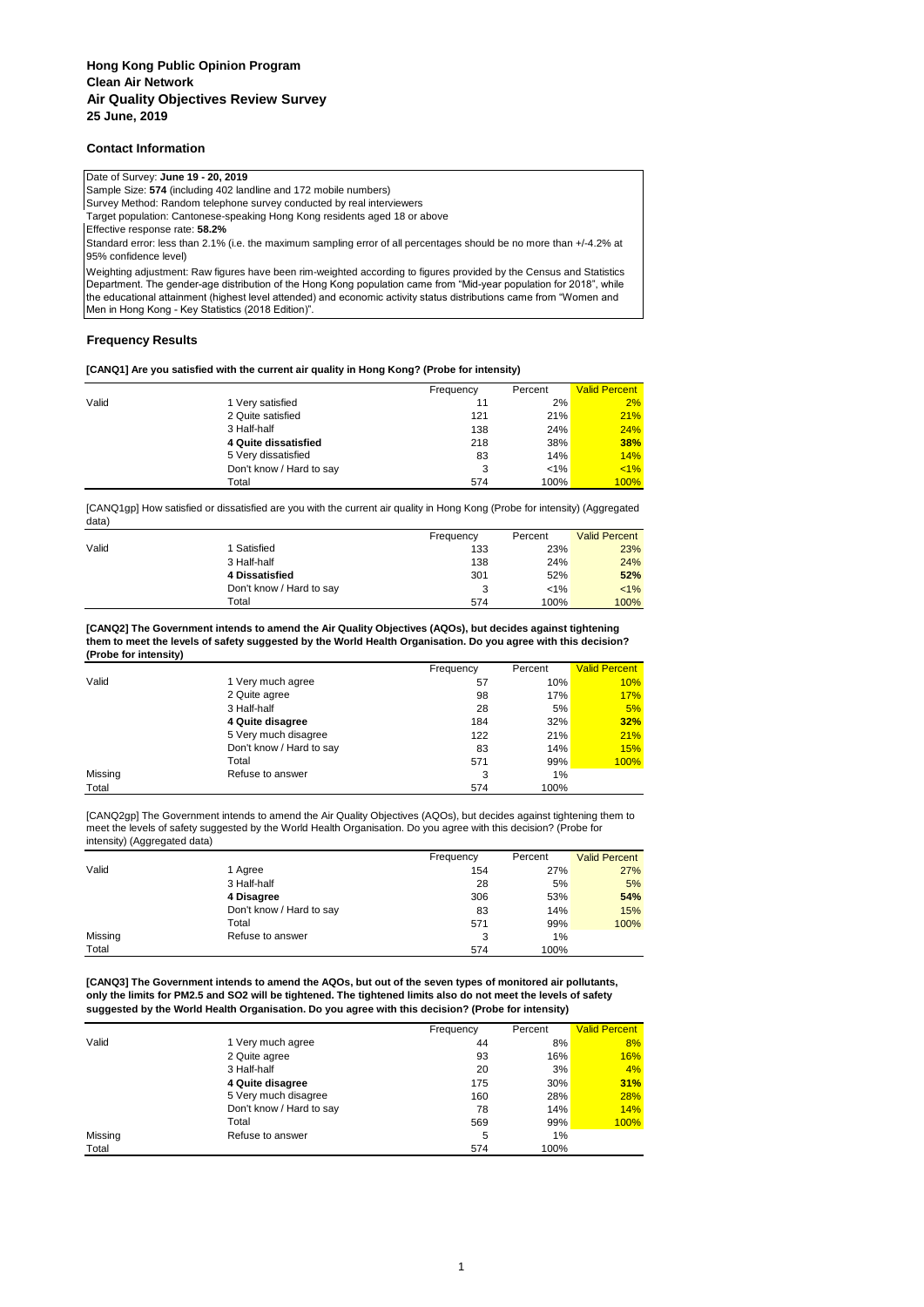[CANQ3gp] The Government intends to amend the AQOs, but out of the seven types of monitored air pollutants, only the limits for PM2.5 and SO2 will be tightened. The tightened limits also do not meet the levels of safety suggested by the World Health Organisation. Do you agree with this decision? (Probe for intensity) (Aggregated data)

|         |                          | Frequency | Percent | <b>Valid Percent</b> |
|---------|--------------------------|-----------|---------|----------------------|
| Valid   | 1 Agree                  | 136       | 24%     | 24%                  |
|         | 3 Half-half              | 20        | 3%      | 4%                   |
|         | 4 Disagree               | 335       | 58%     | 59%                  |
|         | Don't know / Hard to say | 78        | 14%     | 14%                  |
|         | Total                    | 569       | 99%     | 100%                 |
| Missing | Refuse to answer         | 5         | 1%      |                      |
| Total   |                          | 574       | 100%    |                      |

**[CANQ4] The Government intends to amend the AQOs. On one hand, the limit for PM2.5 will be tightened, but on the other hand, the number of allowable exceedances will be relaxed. The proposal allows each monitoring station to record an exceedance of PM2.5 levels up to 35 times every year, a significant increase from the current nine. Do you agree with this decision? (Probe for intensity)**

|         |                          | Frequency | Percent | <b>Valid Percent</b> |
|---------|--------------------------|-----------|---------|----------------------|
| Valid   | 1 Very much agree        | 23        | 4%      | 4%                   |
|         | 2 Quite agree            | 53        | 9%      | 9%                   |
|         | 3 Half-half              | 9         | 2%      | 2%                   |
|         | 4 Quite disagree         | 135       | 24%     | 24%                  |
|         | 5 Very much disagree     | 283       | 49%     | 50%                  |
|         | Don't know / Hard to say | 67        | 12%     | 12%                  |
|         | Total                    | 570       | 99%     | 100%                 |
| Missing | Refuse to answer         | 4         | 1%      |                      |
| Total   |                          | 574       | 100%    |                      |

[CANQ4gp] [CAN Q4] The Government intends to amend the AQOs. On one hand, the limit for PM2.5 will be tightened, but on the other hand, the number of allowable exceedances will be relaxed. The proposal allows each monitoring station to record an exceedance of PM2.5 levels up to 35 times every year, a significant increase from the current nine. Do you agree with this decision? (Probe for intensity) (Aggregated data)

|         |                          | Frequency | Percent | <b>Valid Percent</b> |
|---------|--------------------------|-----------|---------|----------------------|
| Valid   | 1 Agree                  | 77        | 13%     | 13%                  |
|         | 3 Half-half              | 9         | 2%      | 2%                   |
|         | 4 Disagree               | 418       | 73%     | 73%                  |
|         | Don't know / Hard to say | 67        | 12%     | 12%                  |
|         | Total                    | 570       | 99%     | 100%                 |
| Missing | Refuse to answer         | 4         | 1%      |                      |
| Total   |                          | 574       | 100%    |                      |

|                                                                                                                                                                                                                                                                                                                                       |           |     |         | 100/10      |                |
|---------------------------------------------------------------------------------------------------------------------------------------------------------------------------------------------------------------------------------------------------------------------------------------------------------------------------------------|-----------|-----|---------|-------------|----------------|
|                                                                                                                                                                                                                                                                                                                                       |           |     |         |             |                |
|                                                                                                                                                                                                                                                                                                                                       | Frequency |     |         |             | Sampling error |
|                                                                                                                                                                                                                                                                                                                                       | Valid     |     | Missing | <b>Mean</b> | $(SEM*2)$      |
| [CANQ1] Are you satisfied<br>with the current air quality in<br>Hong Kong?                                                                                                                                                                                                                                                            |           | 571 | 3       | 2.6         | $+/-0.1$       |
| [CANQ2] The Government<br>intends to amend the Air<br>Quality Objectives (AQOs),<br>but decides against tightening<br>them to meet the levels of<br>safety suggested by the<br>World Health Organisation.<br>Do you agree with this<br>decision?                                                                                      |           | 488 | 86      | 2.6         | $+/-0.1$       |
| [CANQ3] Out of the seven<br>types of monitored air<br>pollutants, only the limits for<br>PM2.5 and SO2 will be<br>tightened. The tightened limits<br>also do not meet the levels of<br>safety suggested by the<br>World Health Organisation.                                                                                          |           | 492 | 82      | 2.4         | $+/-0.1$       |
| [CANQ4] On one hand, the<br>limit for PM2.5 will be<br>tightened, but on the other<br>hand, the number of<br>allowable exceedances will be<br>relaxed. The proposal allows<br>each monitoring station to<br>record an exceedance of<br>PM2.5 levels up to 35 times<br>every year, a significant<br>increase from the current<br>nine. |           | 504 | 70      | 1.8         | $+/-0.1$       |

\* With 1 being the lowest score and 5 the highest, the answers are quantified into 1, 2, 3, 4 or 5 marks according to their

positivity. The mean value of the samples are then calculated.

A higher mean value represents a higher agreeableness.